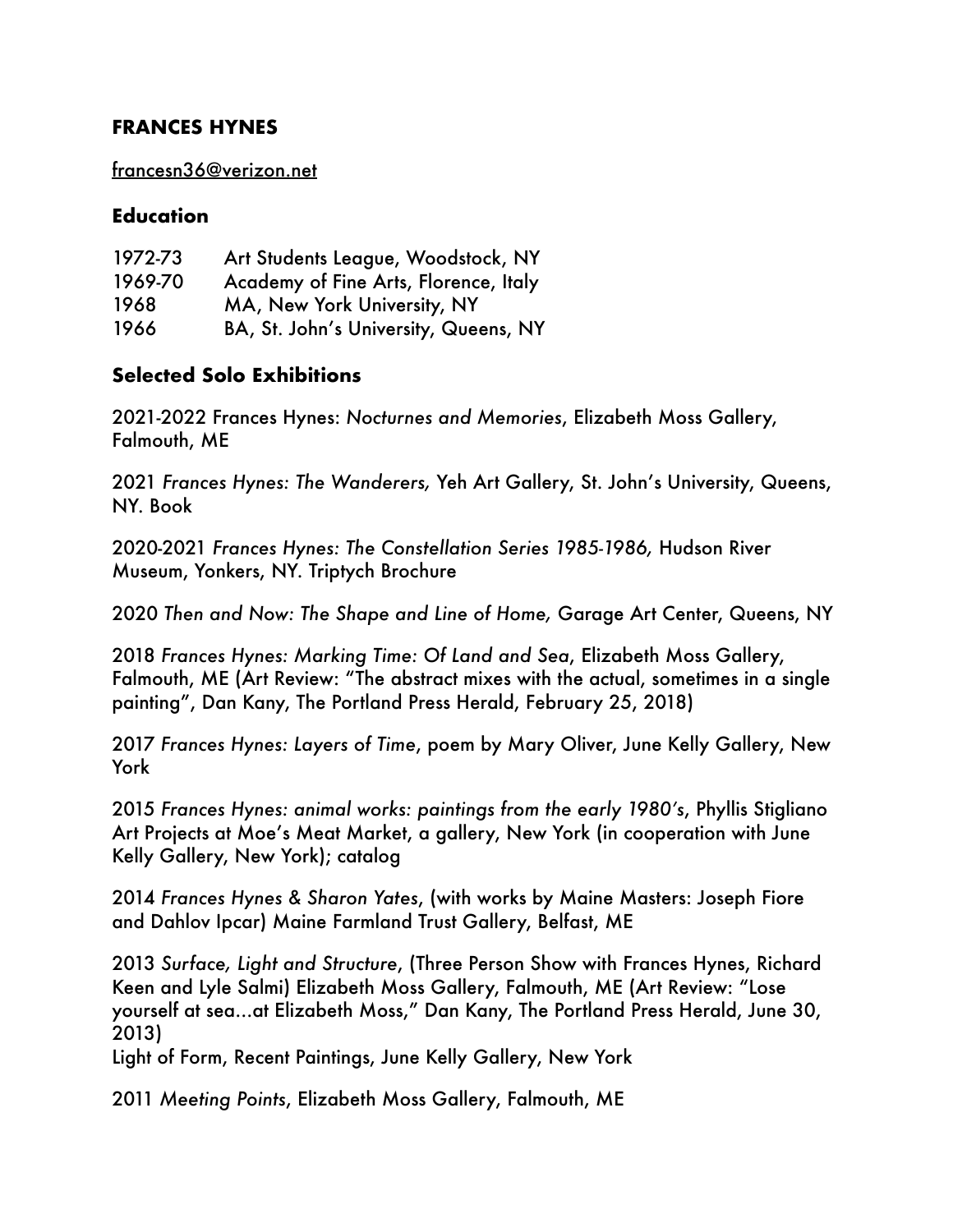2011 *Frances Hynes: Dawn to Dusk/Recent Work*, Port Washington Public Library, NY

2010 *All Kinds of Weather: recent watercolors by Frances Hynes*, Phyllis Stigliano Gallery, Brooklyn, NY

2009 *North Light: Recent Paintings*, June Kelly Gallery, New York; catalog

2004 *Parting the Air: Recent Paintings*, poem by Mark Strand, June Kelly Gallery, New York

2003 *Frances Hynes: Thought Charts, Visual Diaries*, Suraci Gallery, Visual Arts Center, Marywood University, Scranton, PA

2003 *Frances Hynes: Present Past, Past Present*, Foreman Gallery, Anderson Center for the Arts, Yager Museum at Hartwick College, Oneonta, NY

2001 *Points Out of Time*, poem by Seamus Heaney, June Kelly Gallery, New York

1999 *Frances Hynes: Images and Events, 1989-1999*, (A Survey: Paintings and Works on Paper), The Ogunquit Museum of American Art, ME; catalog

1999 *The Shape of Time: Paintings and Works on Paper*, poem by Rainer Maria Rilke, June Kelly Gallery, New York

1998 *Dawn Chasing Night*, Jacksonville Museum of Contemporary Art, FL; brochure

1998 *Layers of Time*, Perkinson Gallery, Kirkland Fine Arts Center, Millikin University, Decatur, IL

1998 *Paintings and Works on Paper*, Nese Alpan Gallery, Roslyn, NY

1997 *Songs and Wanderings*, New Now Gallery, New Britain Museum of American Art, CT

1996 *The Irish Paintings*, University Art Gallery, Central Michigan University, Mount Pleasant, MI

1993 *Conversations: Recent Paintings*, organized by the Springfield Museum of Art, OH and traveling to the Wright Museum of Art, Beloit, WI; brochure

1993 Scenes from Life/Layers of Time: Recent Works on Paper, curated by Phyllis Stigliano, Terry Dintenfass Gallery, New York

1991 *Recent Work*, Terry Dintenfass Gallery, New York Overview: 1985-1991, June Kelly Gallery, New York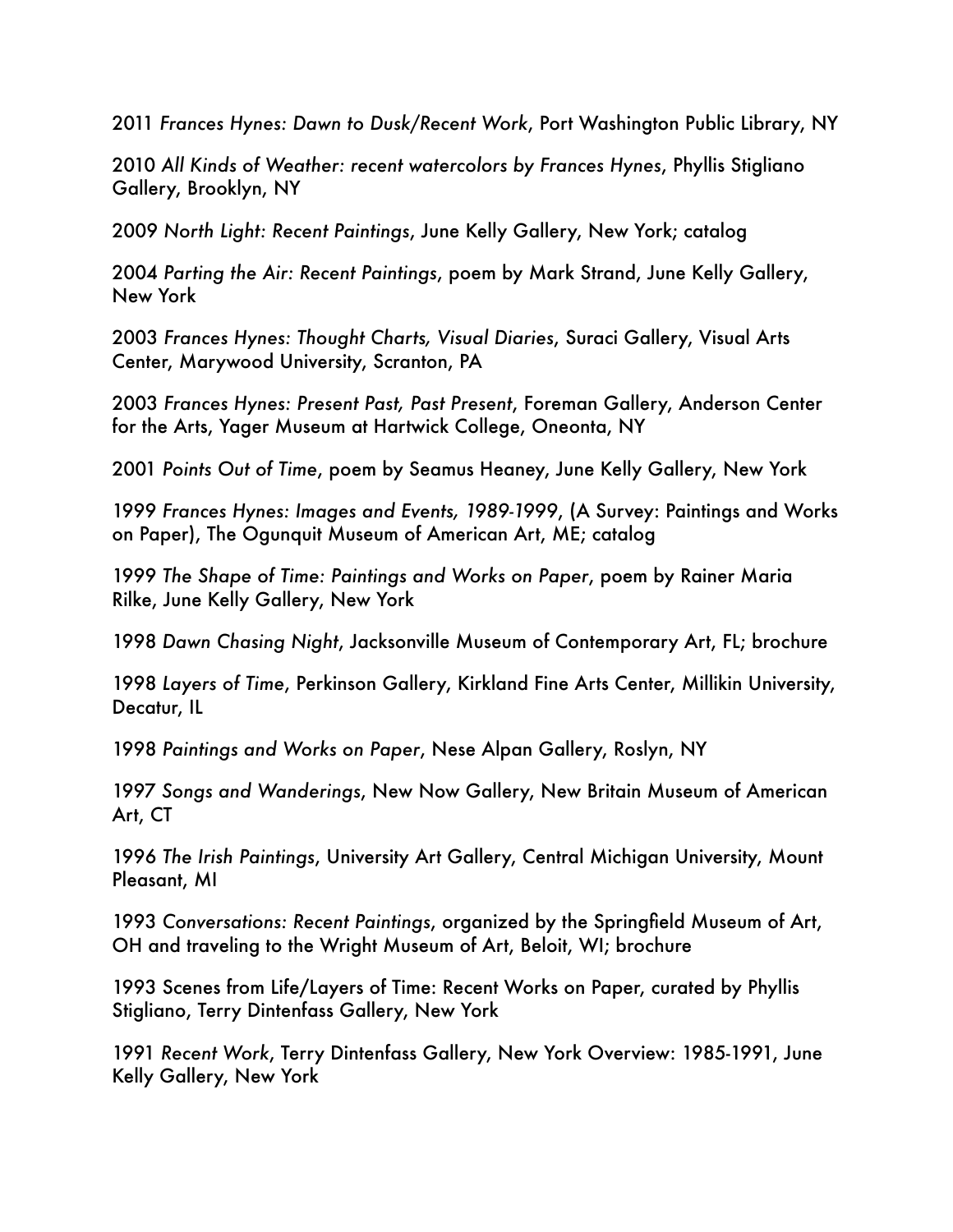*Selected Work: 1979-1989*, Terry Dintenfass Gallery, New York

 *Frances Hynes/Painter*, New Arts Program, Kutztown, PA

*Frances Hynes: Recent Work*, Terry Dintenfass Gallery, New York

*Frances Hynes and James Jackson Burt*, curated by Addison Parks, Flushing Council on Culture and the Arts, NY; catalog

*Paintings, Watercolors, Drawings*, Terry Dintenfass Gallery, New York

*Frances Hynes: Recent Work*, Terry Dintenfass Gallery, New York

 *Frances Hynes: Recent Paintings*, Terry Dintenfass Gallery, New York

*Frances Hynes*, Poindexter Gallery, New York

1980 Frances Hynes: Paintings, The Institute for Contemporary Art, P.S. 1 (now P.S.1 MoMA) Long Island City, NY

 *Frances Hynes: Figurative Paintings*, Union Gallery, State University of New York at Stony Brook

*The Woodstock Drawings*, Paul Klapper Art Library, Queens College of the City University of New York

*Frances Hynes: Paintings*, Metcalf Gallery, Long Island University, Brooklyn, NY

*Frances Hynes: Paintings*, Skylight Gallery, New York

 *Photographs by Frances Hynes*, The New Gallery, San Francisco, CA

### **Selected Group Exhibitions**

*Maine Masters of Modernism,* Elizabeth Moss Galleries, Falmouth, ME

*Art in Embassies Exhibition,* United States Embassy, Belgrade, Serbia. Catalog

*Drawing Challenge VII,* Jason McCoy Gallery, NY

*Drawing Challenge XIII,* Jason McCoy Gallery, NY

*View from the Easel During Times of Covid,* Hyperallergic (Elisa Wouk Almino) October 23, 2020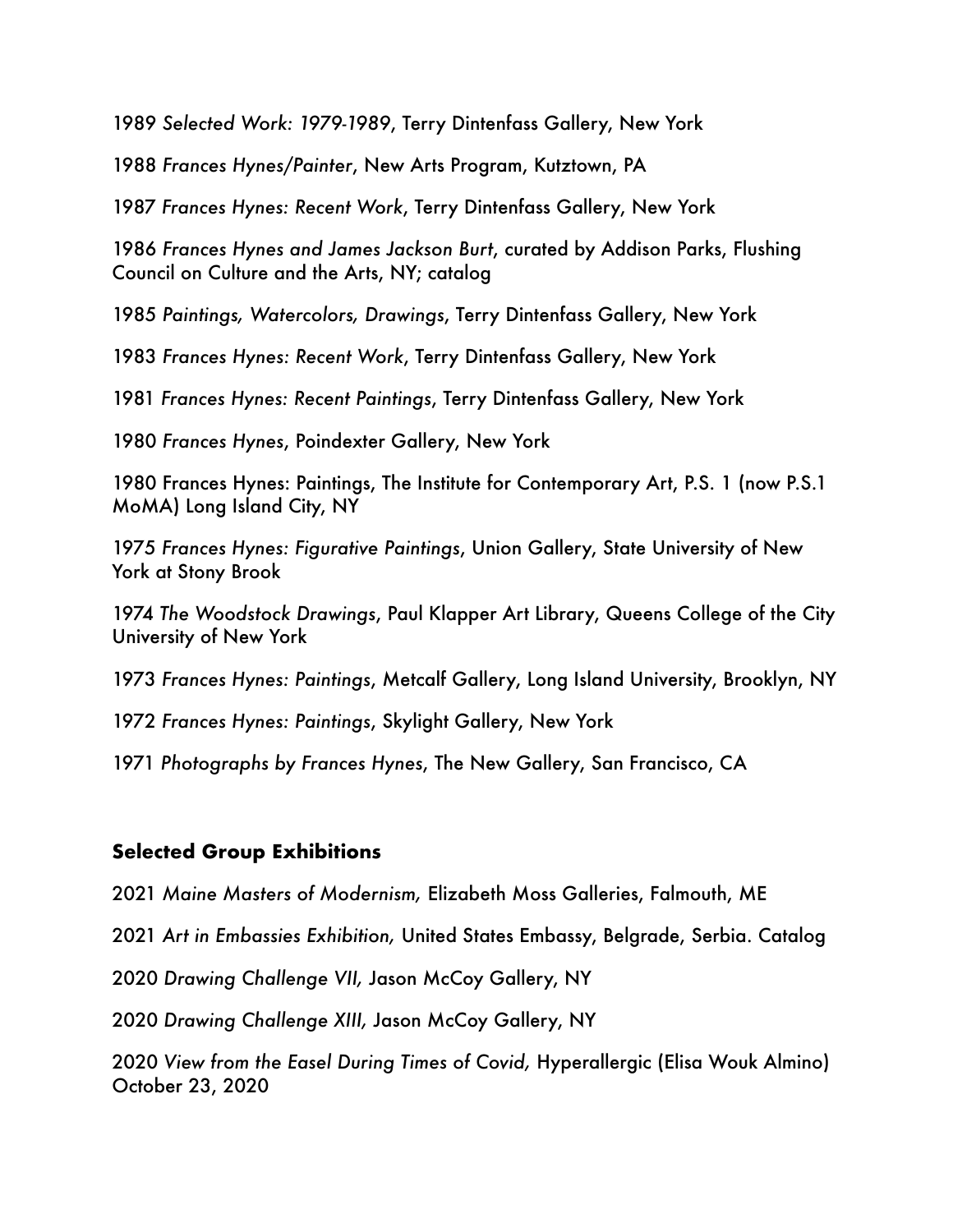2020 *Ireland,* Elizabeth Moss Galleries, Falmouth, ME

2020 *Boundless Visions,*Yellowstone Art Museum, Billings, MT

2019 *Tragedy & Tribute, Art Illuminates Ireland's Great Hunger,* Kean University Human Rights Institute, Union NJ

2018 *Group Show, Serenading Summer, Paintings and Photographs*, June Kelly Gallery, New York

2017-2018 *Celebrating 30 years, Group Show, Gallery Artists*, June Kelly Gallery, New York

2016-2018 *Complex Uncertainties: Artists in Postwar America*, Telfair Museum of Art, Savannah, GA

2017 *Conversations: Studio and Table*, Joseph A. Fiore Art Center, Jefferson, ME

2017 The Blossom as the Self – Meditation on the Other, A.I.R. GALLERY, Brooklyn, NY

2016 MAINE COLLECTED, Contemporary Selections from the Permanent Collection, Bates Museum of Art, Lewiston, ME

2016 paint the farm, artists celebrating farming, Firehouse Center for the Falcon Foundation, Damariscotta, ME

2014 You Are My Dear Blossoms – Standing in Love..."Lotus Feet", A.I.R. GALLERY, Brooklyn, NY

2013 H O M E, Phyllis Stigliano Gallery, Brooklyn, NY 2010 Women of Monhegan, Elizabeth Moss Gallery, Falmouth, ME 2009 Hidden Gems: Works on Paper, June Kelly Gallery, New York 2008 183rd Annual: An Invitational Exhibition of Contemporary American Art, National Academy of Design, New York; catalog

2007 New Acquisitions, Portland Museum of Art, Portland, ME

2007 American Academy Invitational Exhibition of Visual Arts, American Academy of Arts and Letters, New York

2006 Maine Printmakers: 1980-2005, The Maine Print Project, Center for Maine Contemporary Art, Rockport, ME (now in Rockland, ME)

2005 10 Artists: Defining Abstraction, organized by the June Kelly Gallery, Pfizer Inc., New York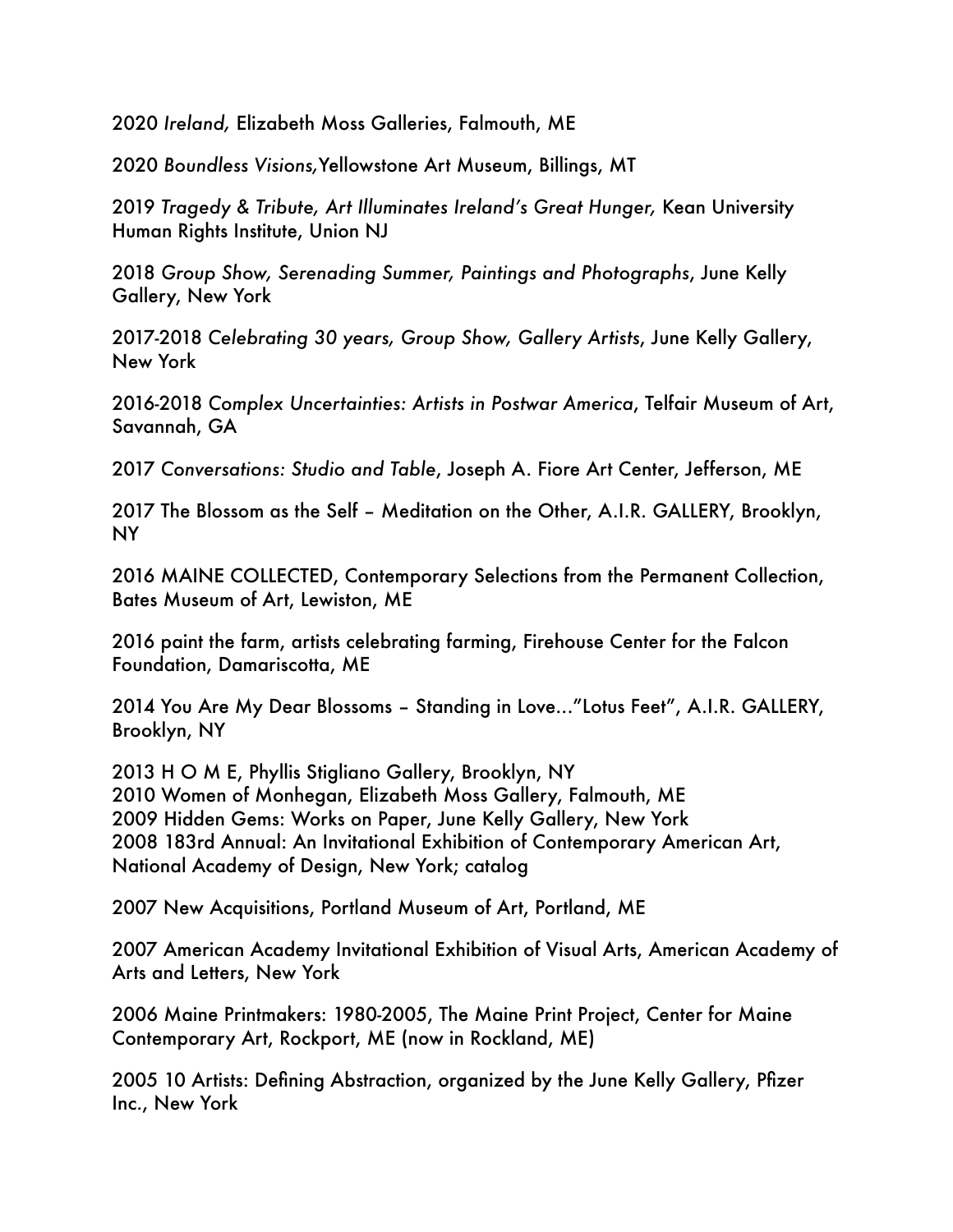2005 Daily Miracles, The First 25 Years Of The Flushing Council On Culture And The Arts, Flushing Town Hall, NY; catalog

2004 Group Show: Part 2, Phyllis Stigliano Gallery, Brooklyn, NY

2004 179th Annual: An Invitational Exhibition of Contemporary American Art, National Academy of Design, New York; catalog

2002 500 Works on Paper, Gary Snyder Fine Arts, New York

2002 pieces 5 (curated by Sylvia Netzer) Gallery 128, New York

2000 175th Annual Exhibition, National Academy of Design, New York

2000 Art at Steepletop 2000, Millay Colony for the Arts, Austerlitz, New York

2000 Animals in Art by Maine Artists, curated by David Staber, L.C. Bates Museum, Hinkley, ME; traveling exhibition with catalog

2000 New on View: Recent Acquisitions to the Permanent Collection, Telfair Museum of Art, Savannah, GA

1999-2002 Annual Invitational Exhibitions, New Arts Program, Kutztown, PA

1999 The Possibilities of Paper: Works from the Telfair Collection, Telfair Museum of Art, Savannah, GA

1998 Postmark International, Artspace, New Haven, CT

1997 Collector's Show, selected by director and chief curator, Townsend Wolfe, The Arkansas Arts Center, Little Rock, AR

1996 The Ancient Landscape Revisited, Lisdoonvarna Town Hall, County Clare, Ireland

1995 Animals, Animals, Anita Shapolsky Gallery, New York

1995 Mainescapes: Women Artists, 1900-1995, Ogunquit Museum of American Art, ME; catalog

1995 Watercolor Now, Knoxville Museum of Art, TN

1995 The Eight Hundred Dollar Show, G.W. Einstein Gallery, New York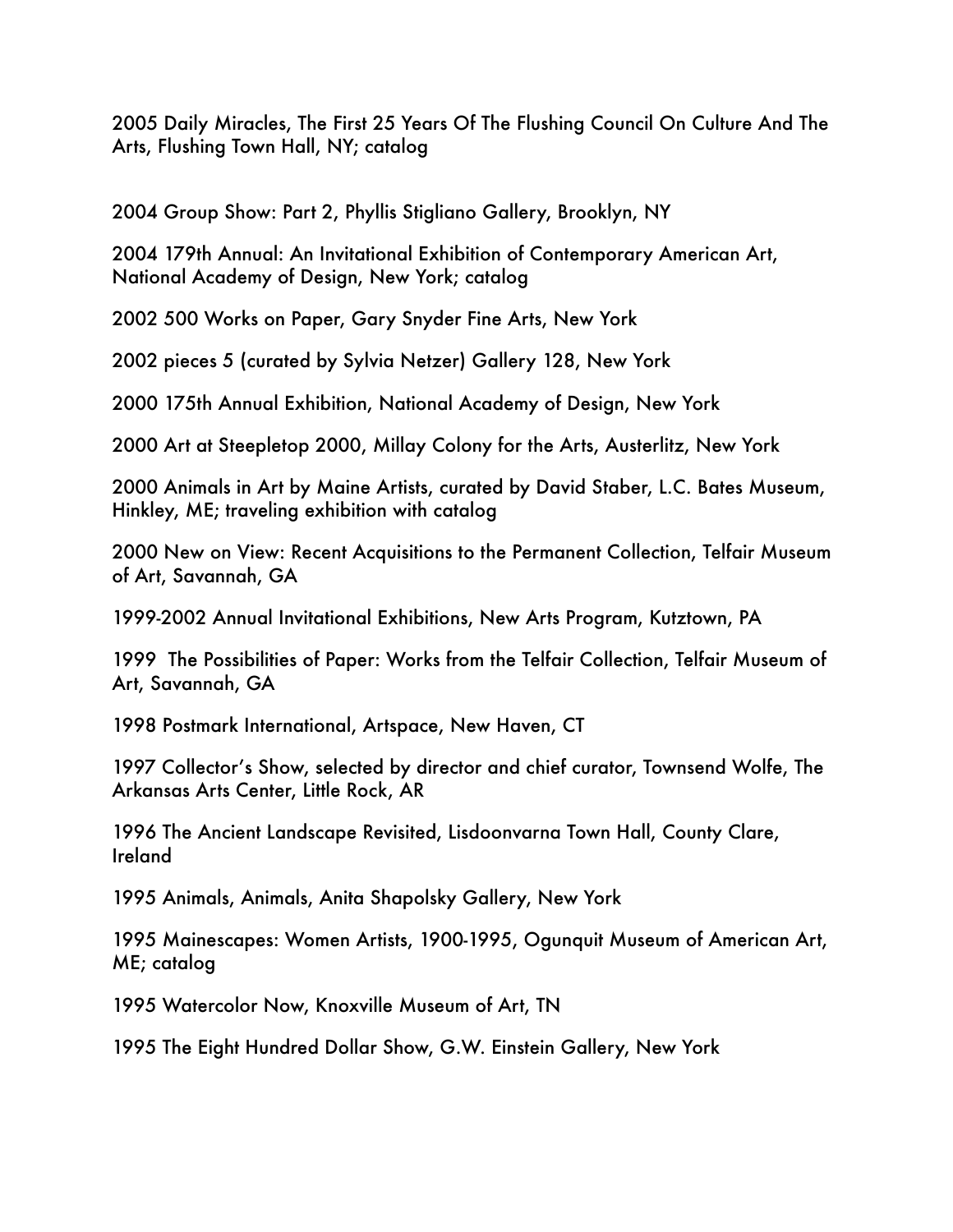1994 46th Annual Purchase Exhibition, American Academy of Arts and Letters, New York

1994 Women Artists from the Permanent Collection, Queens Museum of Art, Corona, NY

1994 Watercolor USA, curated by Townsend Wolfe, Springfield Art Museum, MO; catalog

1993 Mainescapes: 1900-1992, The Ogunquit Museum of American Art, ME; catalog

1993 Looking at the Land, curated by Bruce Brown, Maine Coast Artists, Rockport, ME (now Center for Maine Contemporary Art, Rockland, ME)

1992 56th National Midyear Exhibition, The Butler Institute of American Art, Youngstown, OH; catalog

1991 Art in Embassies Program, U.S. State Department, Washington, DC

1990 A Point of View: 20th Century American Art from a Long Island Collection, The Heckscher Museum of Art, Huntington, NY; catalog

1990 A Little Night Music: Manhattan in the Dark, guest curator Gerrit Henry, Ammirati Puris Lintas, New York

1990 Coming Attractions, Terry Dintenfass Gallery, New York Works on Paper, Terry Dintenfass Gallery, New York

1988 Drawn from Life: Contemporary Interpretive Landscapes, Sewall Art Art Gallery, Rice University, Houston, TX; catalog

1988 Life and Still Lifes, Bachelier-Cardonsky Gallery, Kent, CT

1986 Recent Acquisitions: Prints and Drawings, The Brooklyn Museum, NY

1986 Contemporary American Painting and Sculpture: Recent Acquisitions, The Newark Museum, NJ

1985 Collectors' Show, Arkansas Art Center, Little Rock, AR

1985 THE HOUSE AND GARDEN: TENTH ANNIVERSARY EXHIBITION, curated by Janice Parente and Phyllis Stigliano, Nassau County Museum of Fine Art, Roslyn, NY; catalog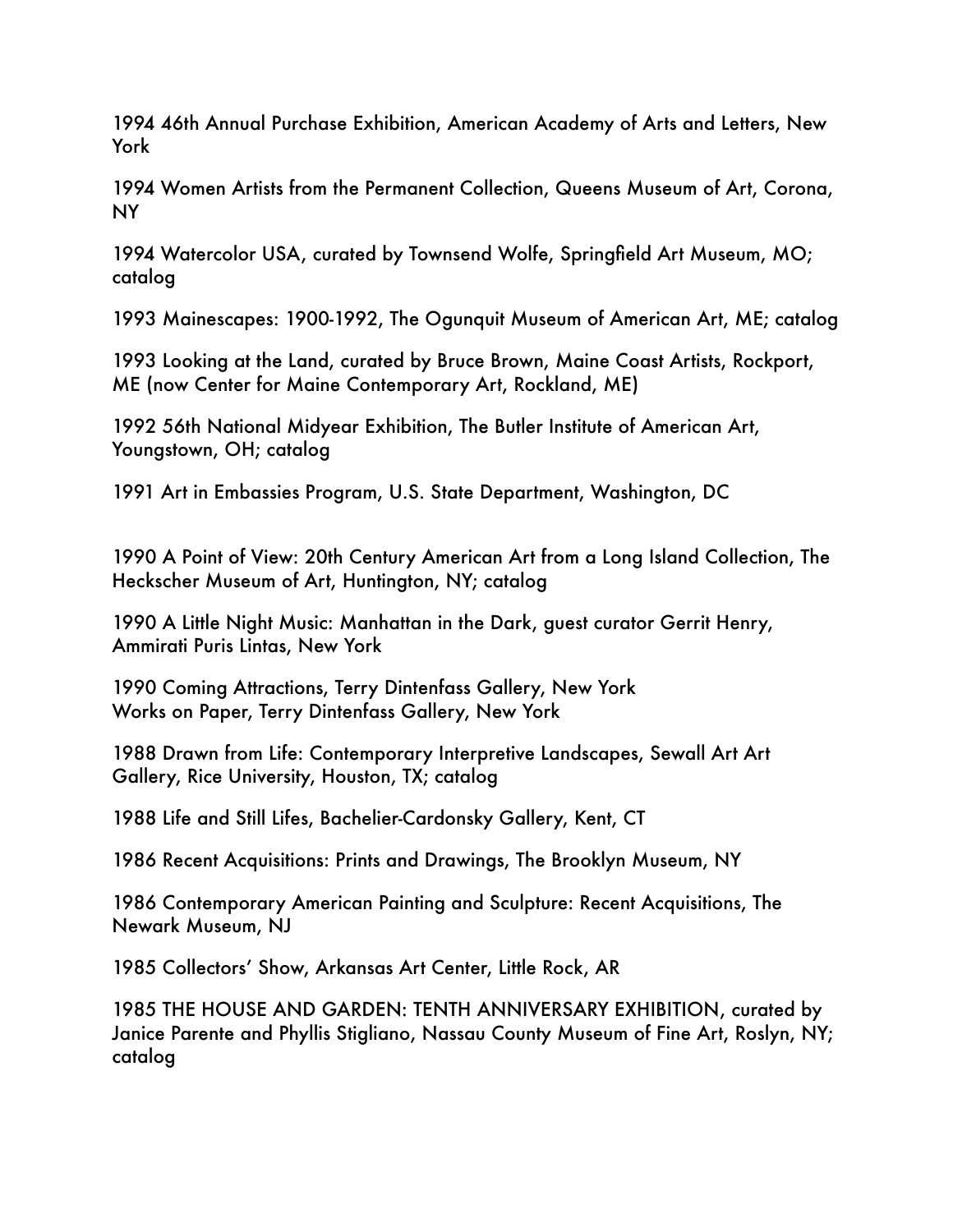1985 Situations, Art Advisory, The Museum of Modern Art, New York, at Freeport McMoran, Inc.

1985 Gallery Artists, Gallery Jazz, New Haven, CT 1984 24 x 24 x 24, Ruth Siegel Gallery, New York

1985 Drawings, Drawings, Drawings, Forum Gallery, New York Swimming & Other Pools, Getler/Pall/Saper Gallery, New York Invitational, Francine Seders Gallery, Seattle, WA

1982 P.S....P.S. 1, 1708 East Main Gallery, Richmond, VA; catalog 1981 Working Drawings & Notes, The Queens Museum, Corona, NY; limited-edition catalog

1980 Independent Studios One: 14 Artists, Jamaica Arts Center, NY; poster/catalog

1980 The Image Transformed, Art Latitude Gallery, New York

1980 Queens Artists & Their Studios: A Documentation, Fine Arts Center Gallery, State University of New York at Stonybrook; book

1979 Queens Artists Invitational, curated by Lawrence Alloway, The Queens Museum, Corona, NY; catalog

1978 Reflections on Change, Jamaica Art Center, NY; catalog

1977 Condensed Space, curated by Jean E. Feinberg, Nassau County Museum of Fine Arts, Roslyn, NY; catalog

1977 Works & Projects of the 1970's, P.S.1. Contemporary Art Center (now P.S. 1 MoMA) Long Island City, NY

1977 Summer Exhibition: Paintings & Works on Paper, Bertha Urdang Gallery, NY

1976 Artists Choice, Women in the Arts Foundation, New York; traveling exhibition; catalog

1975 Works on Paper, Women Artists, The Brooklyn Museum, NY; catalog Queens Artists Invitational, The Queens Museum, Corona, NY

1974 New Talent Exhibition, Poindexter Gallery, New York

1973-1991 Art in Embassies Program, U.S. State Department, Washington, DC

1973 Queens Artists Invitational, The Queens Museum, Corona, NY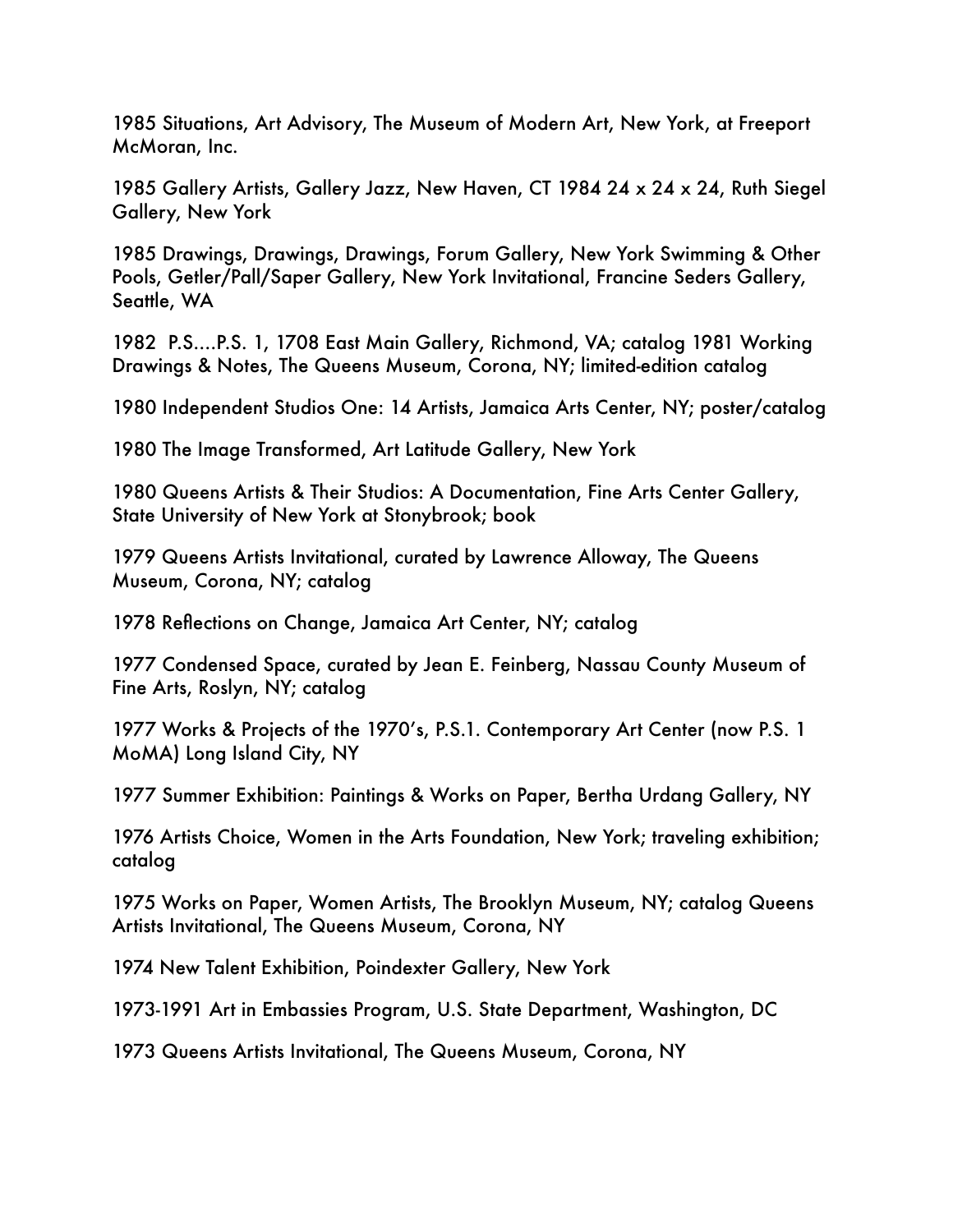### **Selected Awards**

2008 Edwin Palmer Memorial Prize (Painting), 183rd Annual: An Invitational Exhibition of Contemporary American Art, National Academy of Design, New York

1996 International Artists' Retreat Centre, The Cill Rialaig Project Ballinskelligs, Co. Kerry, Ireland

1995 Artist-In-Residence, The Tyrone Guthrie Centre, Newbliss, Co. Monaghan, Ireland

1985 Guest Artist, Printmaking Workshop, New York

1980 Artist's Fellowship, National Endowment for the Arts

Artist-in-Residence, The Millay Colony for the Arts, Austerlitz, NY 1978-1995

Artist-in-Residence, Virginia Center for the Creative Arts, Sweet Briar, VA 1976-1978

 National Workspace Program, The Institute For Art And Urban Resources (now P.S.1 MoMA) Long Island City, NY

# **Selected Bibliography Articles, Reviews and Books**

2020 Almino Wouk, Elisa *View from the Easel During Times of Covid, Hyperallergic,*  October 23, 2020 2018 Kany, Dan "Marking Time: Of Land and Sea," The Portland Press Herald, February, 25, 2018

2013 Youans, Rachel "Frances Hynes: Light of Form," artcritical: the online magazine of art and ideas, March 2013

Kany, Dan "Lose Yourself at Sea," The Portland Press Herald, June 30, 2013 2009

Leffingwell, Edward, "Frances Hynes at June Kelly," Art in America, June/July,2009, p.202

Pardee, Hearne, "Frances Hynes: North Light: Recent Painting," artcritical: the online magazine of art and ideas, April 2009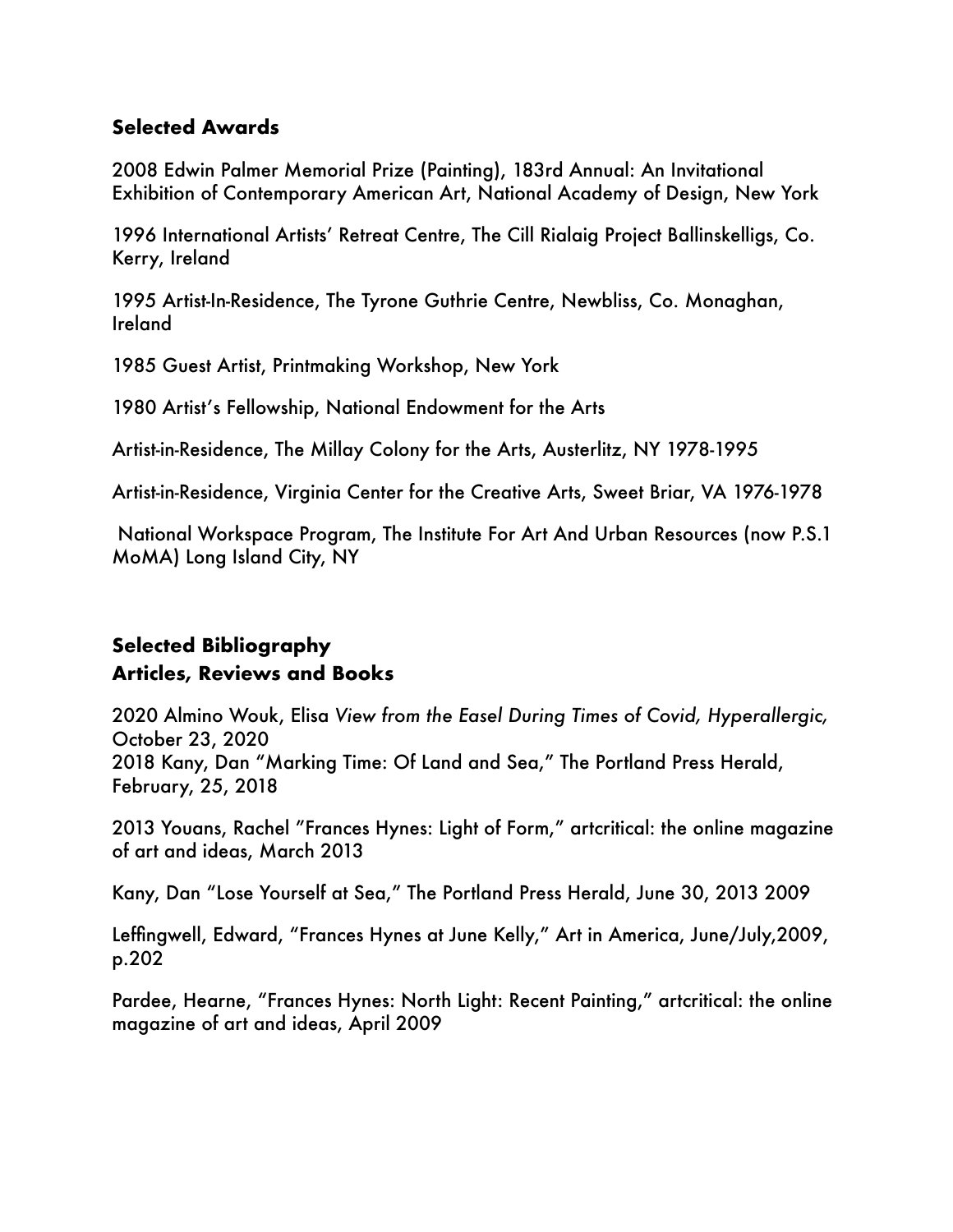2008 Winter, Roger, On Drawing, Fourth Edition, Rowman & Littlefield Publishers, Inc., Lanham, MD, Chapter Two: "Process or Product?," figure 2.3, Holding Back the Horse, p. 15-16

2002 "Frances Hynes: Ones to Watch," Watercolor Magic Yearbook 2003, December, 2002, p. 28

1999 Henry, Gerrit, "Frances Hynes at June Kelly," Art in America, November,1999 p.146

1999 Safran, Rose, "Ties to New England seen in artists' contemporary works," The York Weekly, ME, August 25, 1999

Nudelman, Stuart, "Act 2 at the Ogunquit Museum of American Art," York County Coast Star, ME, Wednesday, August 25, 1999, p. 3C

1997 "NB Museum gearing up for the latest New/Now Exhibit," The Herald, Modern Living Section, New Britain, CT, Monday, March 10, 1997, p. D-6

"Museum Exhibits Hynes' Work," The Herald Press/Diversions Section, Sunday, March 23, 1997, pp. D1 & 7

Winter, Roger, On Drawing, Second Edition, Collegiate Press, San Diego, CA, pp. 118-119, figure, 7.24, Greetings From An Island, Chapter 7: "Play, The Blank Page and You"

1995 Curtis, Jane and Will, Monhegan, The Artists' Island, foreword by Carl Little, Down East Books, Camden, ME, p.55

1993 Henry, Gerrit, "Frances Hynes at Terry Dintenfass," ARTnews, October, 1993 p.168

Paschal, Belinda M., "Hynes' 'memoryscapes' depict things as they were," Springfield News Sun, OH, Thursday, October 7, 1993, pp. 13 -14

1992 Castle, Frederick Ted, "Frances Hynes at June Kelly and Terry Dintenfass," Art in America, February, 1992, p.121

1991 "Frances Hynes Exhibits at Two NY Galleries," Antiques & Collectibles and "The Long Island Arts Review Magazine, Art Galleries section," May,

1991 Grimes, Nancy, "Frances Hynes/June Kelly/Terry Dintenfass," ARTnews, October, 1991,p.130

Elements of Literature: First Course, 1st edition, Holt, Reinhardt, Winston, p. 325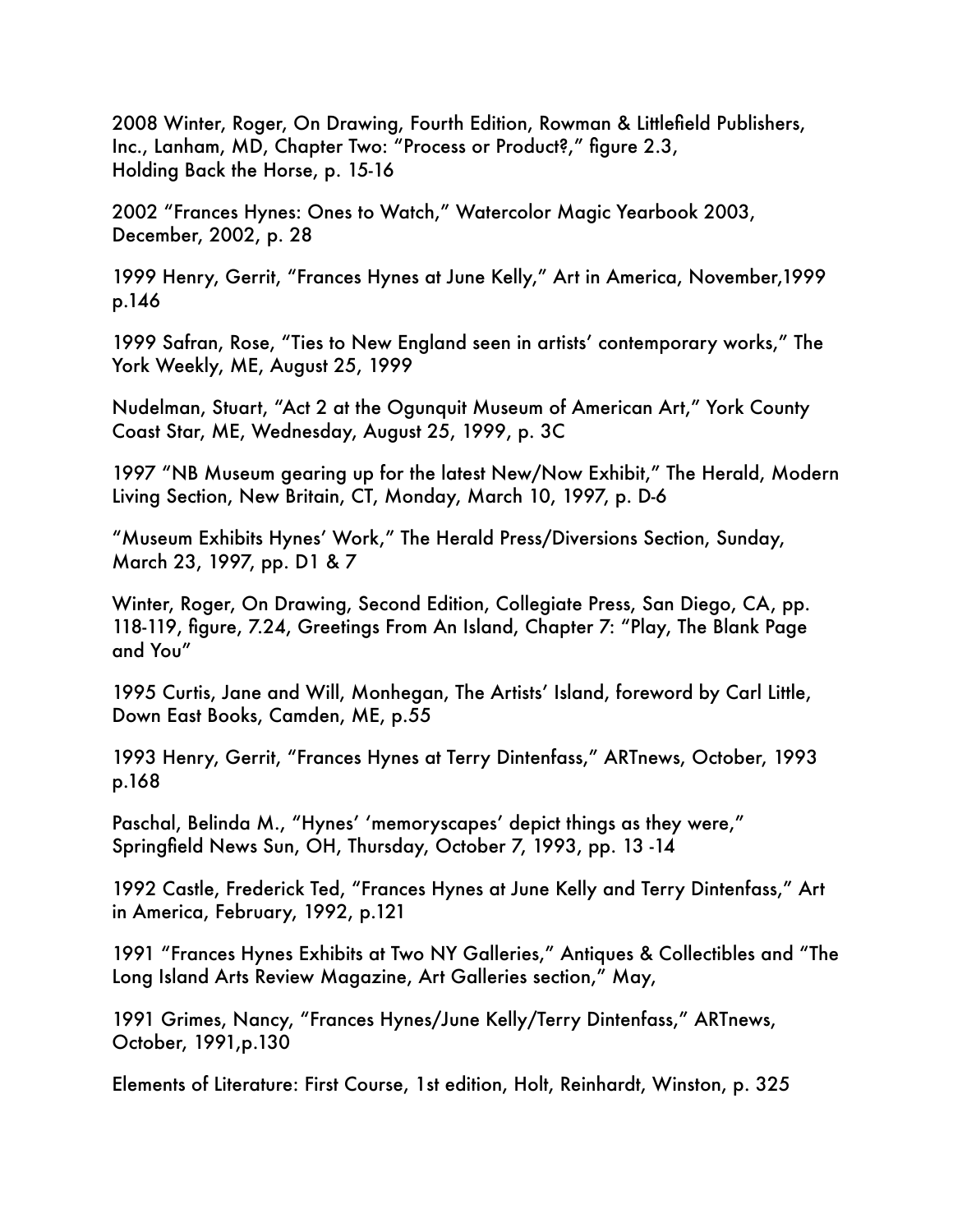1988 Westfall, Stephen, "Frances Hynes at Dintenfass," Art in America, March, 1988, p. 157

1985 Brody, Jacqueline, "Prints & Portfolios Published," The Print Collector's Newsletter, November-December, 1985, p.178

Harrison, Helen, "Private Worlds," The New York Times, Sunday, October 27, 1985, Long Island Section, p. 24

1984 Brenson, Michael, "24 x 24 x 24," The New York Times, Friday, December 7, 1984, p. C-29

Raynor, Vivien, "Art: Drawings by 77, From 1900 to Present," The New York Times, Friday, August 10, 1984

1983 Yau, John, "Frances Hynes," Arts Magazine, October, 1983, p.3

1981 Zimmer, William, "Private Properties," SoHo News, June 17, 1981, p.52

1981 Friedman, Jon R., "Frances Hynes," Arts Magazine, June, 1981, p.3

1980 Zimmer, William, "Keep Up the Image," SoHo News, November 26, 1980, p.26

1977 Perlberg, Deborah, Artforum, December, 1977, pp. 66-67

Paris, Jeanne, "art review/The Illusion of Space," Newsday, Friday, September 30, 1977, p.15A

1975 Russell, John, "Works on Paper by Women Artists," The New York Times, Saturday, November 1, 1975, p.27

1972 Channin, Richard, "Frances Hynes," ARTnews, January, 1972, p.16

# **Selected Bibliography Exhibition Catalogues**

2021 Duffy, Owen, *Frances Hynes:* **The Wanderers,** 1994 - 2001

2021 Ambassador Godfrey, Anthony and Godfrey, Anne Marie, *Art in Embassies Exhibition, United States Embassy, Belgrade*

2020 - 2021 *Frances Hynes: The Constellation Series, 1985 - 1986*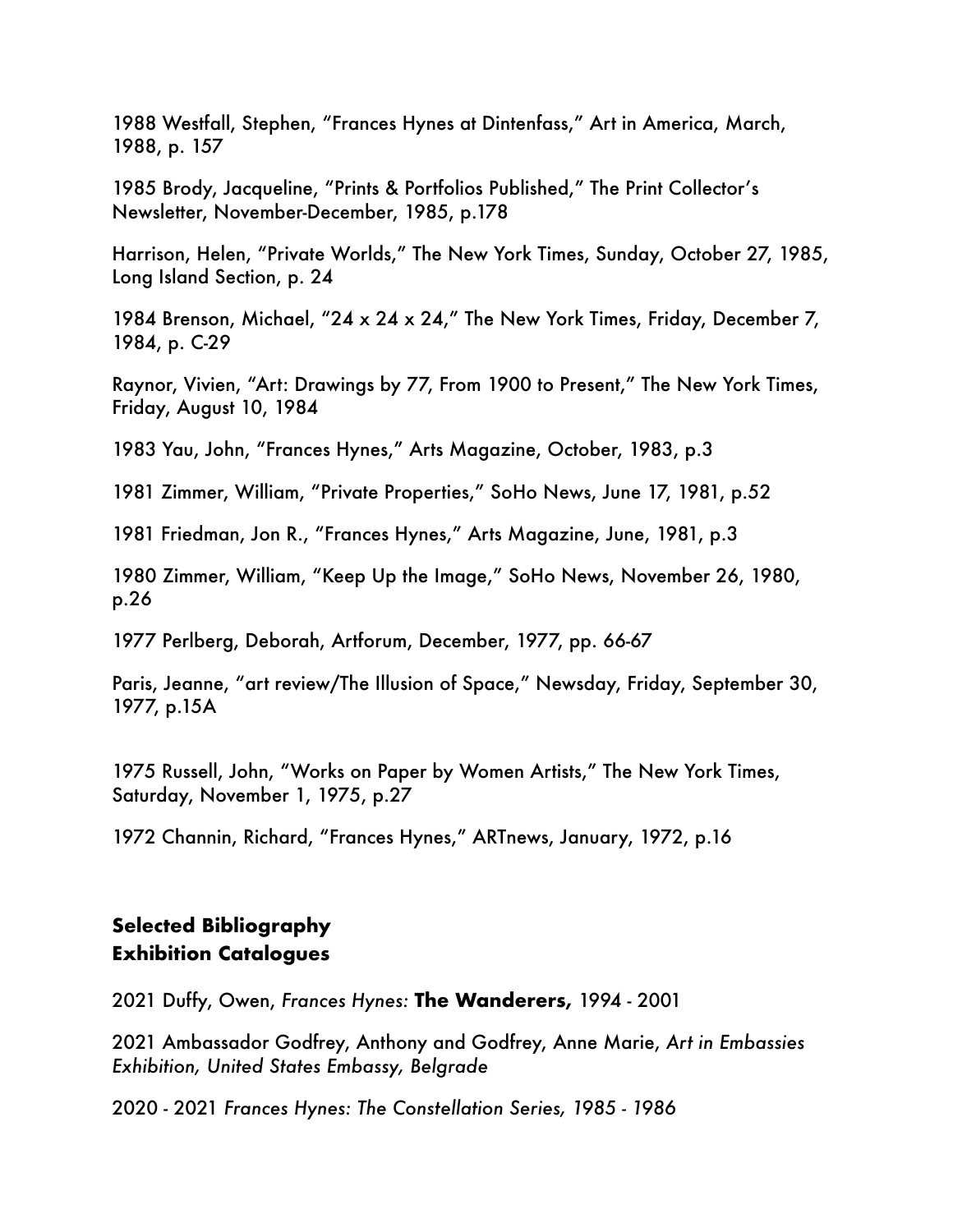2015 Abaldo, Anna, Frances Hynes: animal works, paintings from the early 1980's, Phyllis Stigliano Art Projects at Moe's Meat Market, a gallery, New York

2009 Naves, Mario, North Light, June Kelly Gallery, New York

2008 Malloy, Nancy, "Size Does Not Matter: The 183rd Annual Exhibition," The 183rd Annual: An Invitational Exhibition of Contemporary American Art, National Academy of Design, New York; biography and image, p. 71

2004 The 179th Annual: Invitational Exhibition of Contemporary America Art, National Academy of Design, New York; biography and image, p. 71

2004 Grace, Trudie A., Daily Miracles, The First 25 Years Of The Flushing Council On Culture And The Arts, Flushing Town Hall

2000 Staber, David, Animals in Art by Maine Artists, L.C. Bates Museum, Hinkley, ME

1999 Culver, Michael, Images and Events, Ogunquit Museum of American Art, ME

 1998 Robert Jr., Henry Flood, Frances Hynes: Dawn Chasing Night, The Jacksonville Museum of Contemporary Art, FL

1995 Culver, Michael, Mainescapes: Women Artists 1900-1995, Ogunquit Museum of American Art, ME

1994 Berger, Jerry, A. and Thielen, Greg G., Watercolor USA, Springfield Art Museum, MO

1993 Culver, Michael, Mainescapes: 1900-1992, Ogunquit Museum of American Art, ME

Chepp, Mark, Conversations, Recent Paintings, Springfield Museum of Art, OH

1992 Kurtz, Robert L., 56th National Midyear Exhibition, The Butler Institute of American Art, Youngstown, OH

1990 Noll, Anna C. and Alice & Marvin Sinkoff, A Point of View: 20th Century Ameri can Art from a Long Island Collection, The Heckscher Museum of Art, Huntington, NY

1988 Pardee, Hearne and Stella Dobbins, Drawn From Life: Contemporary Interpretive Landscape, Sewall Art Gallery, Rice University, Houston, TX

1986 Parks, Addison, Frances Hynes & James Jackson Burt, Flushing Council on Culture & the Arts at Town Hall, NY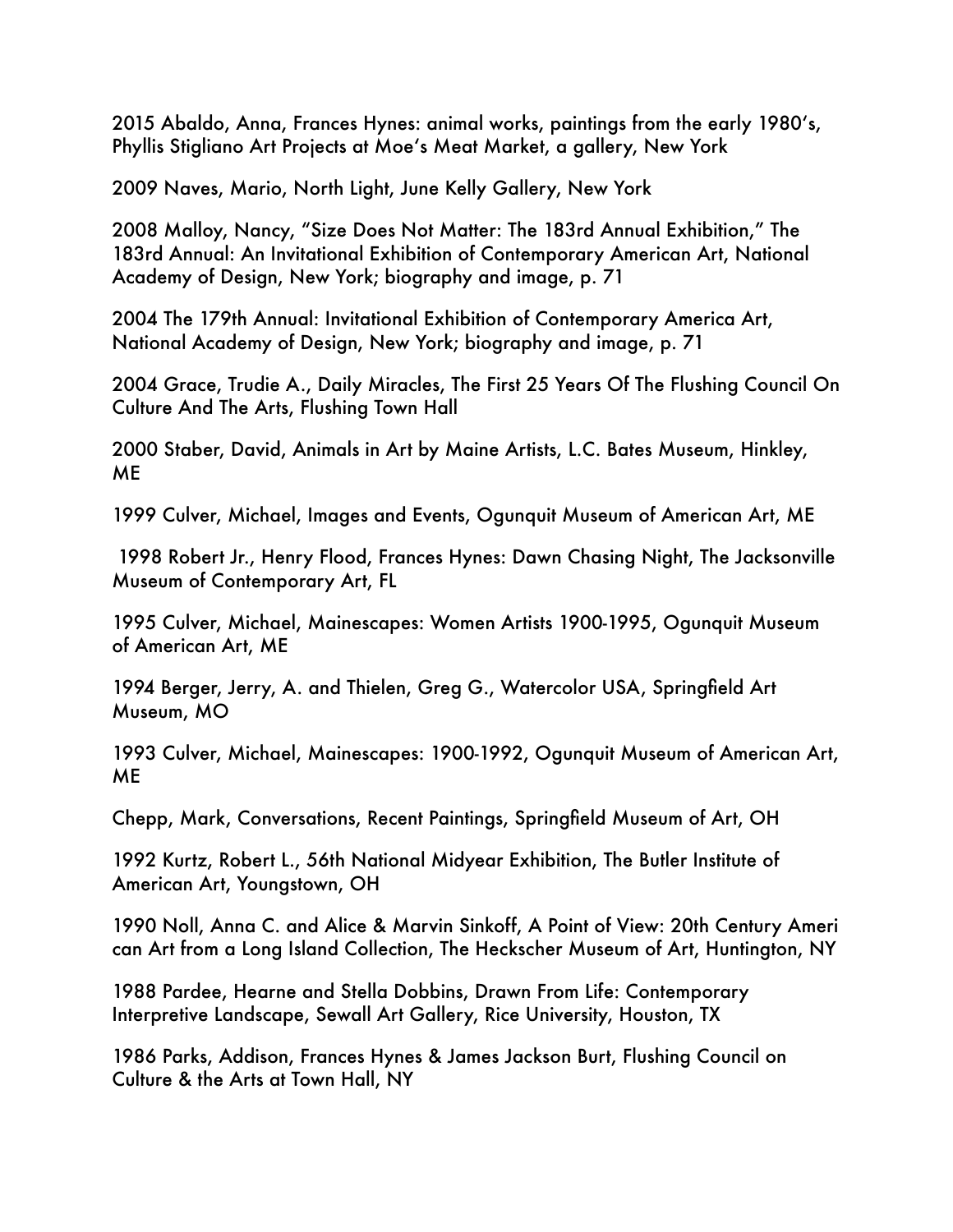Westfall, Stephen, First Long Island City Open Studios 1986, LaGuardia Community College, Long Island City, NY, pp. 14-15

1985 Parente, Janice and Phyllis Stigliano, The House & Garden: Tenth Anniversary Exhibition, Nassau County Museum of Fine Arts, Roslyn, NY

1982 Blyn, Stefany and Alanna Heiss, P.S...P.S. 1, 1708 East Main Gallery, Richmond, VA

Miller, William P. Jr., A Sense of Time, A Sense of Place, Independent Studios One, Long Island City, NY, pp. 18-19

1981 Alloway, Lawrence, Working Drawings & Notes, The Queens Museum, Corona, NY limited edition, catalog/portfolio

1980 Queens Artists & Their Studios: A Documentation, interviews by Leslie Lalehzar & Lorraine Inzalaco, Queens Council on the Arts, NY

Miller, William P. Jr., Independent Studios One: 14 Artists, Jamaica Arts Center, NY; poster/catalog

1979 Alloway, Lawrence, Queens Artists Invitational, The Queens Museum, Corona, NY

1978 Ashton, Dore, Allen Ellenweig and Ruth Solomon, Reflections on Change, Jamaica Arts Center, NY

1977 Feinberg, Jean, Condensed Space, Nassau County Museum of Fine Art, NY

1976 Drexler, Roslyn, Artists Choice: Women in the Arts, 1976-77

1975 Blum, June, Lucy Lippard, Cindy Nemser and Linda Nochlin, Works on Paper: Women Artists, The Brooklyn Museum, NY

### **Commission**

1988 Mural, Mary Dugan's Restaurant, Litchfield, CT 1984 Bellevue Hospital, New York

### **Selected Museum and Corporate Collections**

Albany Institute of History and Art, NY

Brooklyn Museum of Art, NY

Art Students' League, NY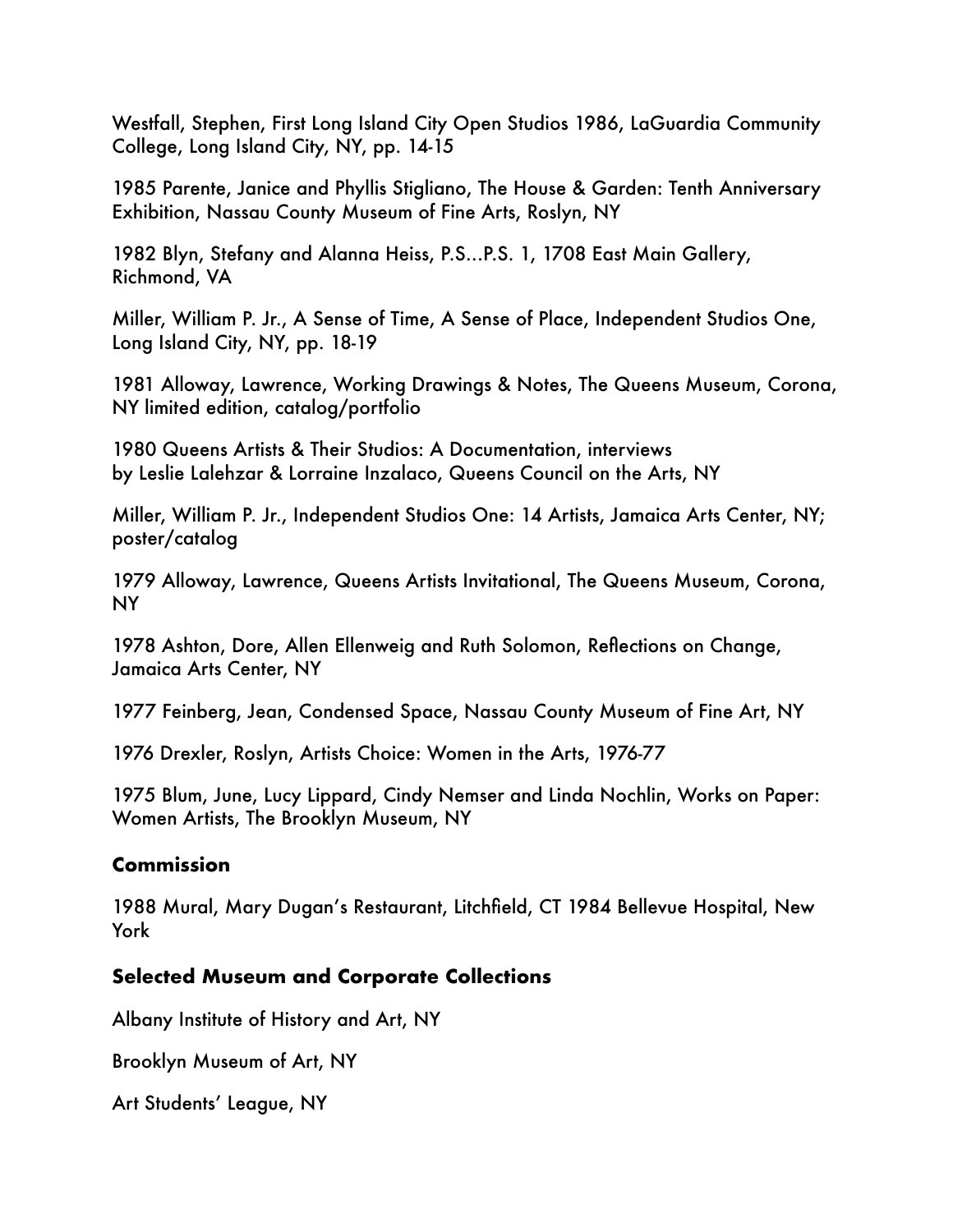Colby College Art Museum, Waterville, ME

Farnsworth Art Museum, Rockland, ME

The Art Collection, Hebrew Home at Riverdale, NY

Maine Farmland Trust, Belfast, ME

Hudson River Museum, Yonkers, NY

Ireland's Great Hunger Museum, Quinnipiac University, Hamden, CT

Maine Farmland Trust, Belfast, ME Nassau Museum of Fine Arts, Roslyn, NY New Britain Museum of American Art, CT

Portland Museum of Art, ME Springfield Museum of Art, OH The National Museum of Women in the Arts, Washington, DC The Newark Museum, New Jersey The Queens Museum, Flushing, NY Telfair Museum of Art, Savannah GA Yellowstone Art Museum, Billings, MT Bates Museum of Art, Lewiston, ME The Godwin-Ternbach Museum, Queens College, City University of New York Kirkland Fine Arts Center, Millikin University, Decatur, IL Miami-Dade Public Library, Miami, FL Poindexter Family Collection, New York Alliance Capital Management, New York Ariel Capital Management, Chicago, IL AT&T, Chicago, IL Brooklyn Union Gas, NY Corbin, Silverman, Sanseverino, New York IOA Data Corporation, New York Lutz & Carr, New YorkSecurity Pacific National Bank, Los Angeles, CA Valley National Bank, Phoenix, AZ

#### **Teaching**

1998-2013 Adjunct Associate Professor, La Guardia Community College, CUNY, Long Island City, NY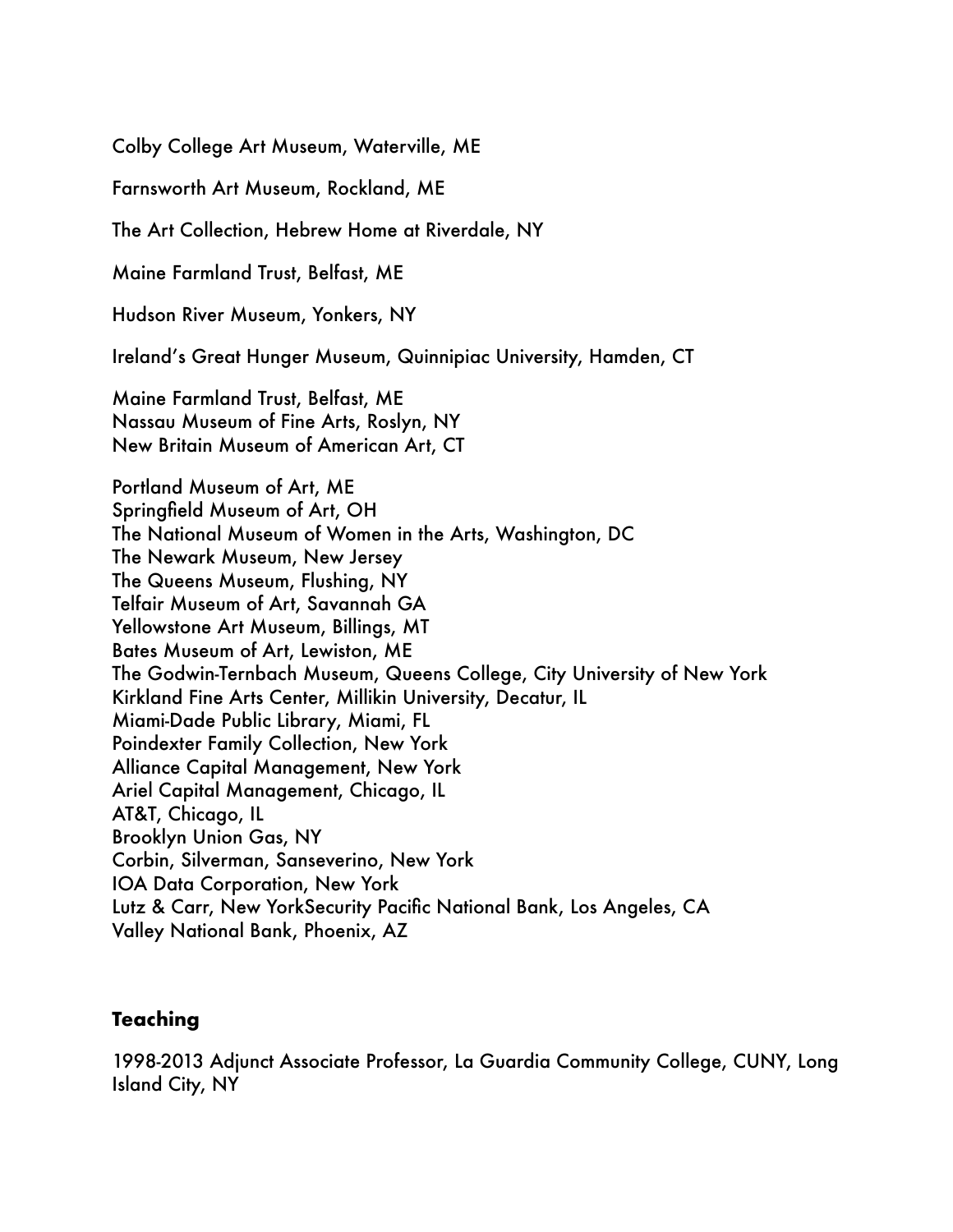2000 Visiting Artist Professor of Painting, Lahti Polytechnic Institute of Fine Arts, **Finland** 

1998-2002 Artist/Teacher, The Studio In A School, New York 1996-1997 Professor of Painting, Savannah College of Art and Design, Savannah, GA 1996 Artist-in-Residence, Central Michigan University, Mount Pleasant, MI 1995 Visiting Artist Professor, Burren College of Art, County Clare, Ireland 1992 Visiting Artist Professor, Illinois State University, Normal, IL 1991-1992 Assistant Professor, Long Island University, C.W. Post Campus, Brookville, NY

1981-1982 Adjunct Lecturer, La Guardia Community College, CUNY, Long Island City, NY

1975-1981 St. John's University

1975-1976 Director of Art Education, The Queens Museum of Art, Corona, NY Adjunct Assistant Professor, St. John's University, Jamaica, NY

# **Visiting Artist, Lecture and Panel Invitations**

2008 Portland Museum of Art, ME 2003 Marywood University, Scranton, PA

Hartwick College, Oneonta, NY 2000 Helsinki Academy of Fine Arts, Finland

Memphis College of Art, TN 1999 Ogunquit Museum of American Art, ME

1998 Millikin University, Decatur, IL Jacksonville Museum of Contemporary Art, FL

1997 Fairfield University, Fairfield, CT New Britain Museum of American Art, New Britain, CT

1993 Springfield Museum of Art, Springfield, OH Wittenberg College, Springfield, OH

1990-1991 University of Rhode Island, Kingston, RI 1988 New Arts Program, Kutztown, PA 1981 Women in the Arts, New York 1975 Artist-in-Residence Program, Jamaica Arts Center, NY